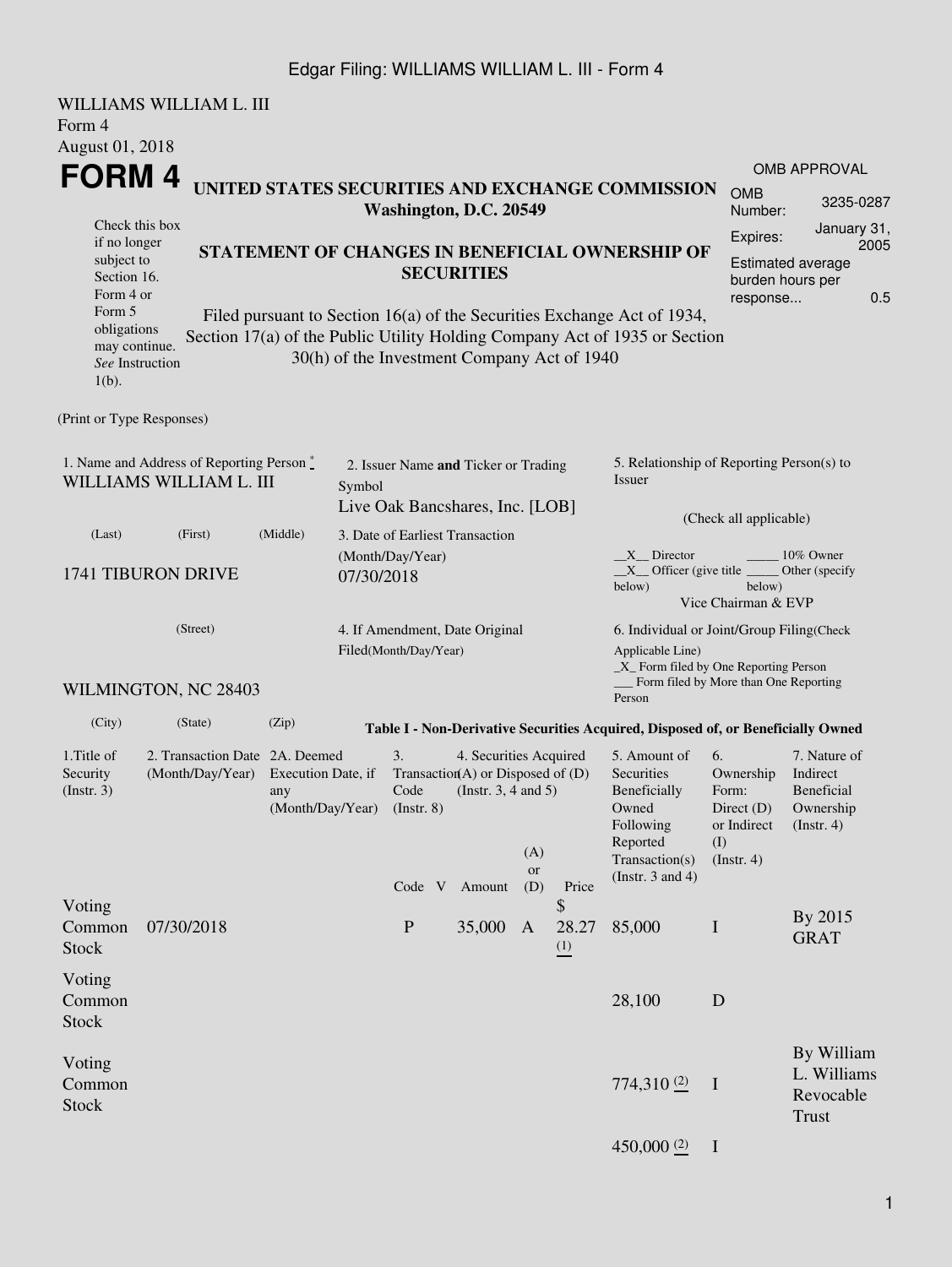## Edgar Filing: WILLIAMS WILLIAM L. III - Form 4

| Voting<br>Common<br><b>Stock</b>                                                     |                                                                                           |          |           |                                                                                                                                                 |                     |                 |                                                                                                                                              |                                                                                                                                                                         |                    |                         | By Elizabeth<br>L. Williams<br>Revocable<br>Trust          |                                                           |                                                                                   |  |
|--------------------------------------------------------------------------------------|-------------------------------------------------------------------------------------------|----------|-----------|-------------------------------------------------------------------------------------------------------------------------------------------------|---------------------|-----------------|----------------------------------------------------------------------------------------------------------------------------------------------|-------------------------------------------------------------------------------------------------------------------------------------------------------------------------|--------------------|-------------------------|------------------------------------------------------------|-----------------------------------------------------------|-----------------------------------------------------------------------------------|--|
| Voting<br>Common<br>Stock                                                            |                                                                                           |          |           |                                                                                                                                                 |                     |                 |                                                                                                                                              | 14,110                                                                                                                                                                  | $\mathbf I$        |                         | <b>By</b><br>Spoint-ILM,<br><b>LLC</b>                     |                                                           |                                                                                   |  |
|                                                                                      |                                                                                           |          |           | Reminder: Report on a separate line for each class of securities beneficially owned directly or indirectly.                                     |                     | number.         |                                                                                                                                              | Persons who respond to the collection of<br>information contained in this form are not<br>required to respond unless the form<br>displays a currently valid OMB control |                    |                         | <b>SEC 1474</b><br>$(9-02)$                                |                                                           |                                                                                   |  |
|                                                                                      |                                                                                           |          |           | Table II - Derivative Securities Acquired, Disposed of, or Beneficially Owned<br>(e.g., puts, calls, warrants, options, convertible securities) |                     |                 |                                                                                                                                              |                                                                                                                                                                         |                    |                         |                                                            |                                                           |                                                                                   |  |
| 1. Title of<br>Derivative<br>Security<br>$($ Instr. 3 $)$                            | 2.<br>Conversion<br>(Month/Day/Year)<br>or Exercise<br>Price of<br>Derivative<br>Security |          |           | 3. Transaction Date 3A. Deemed<br>Execution Date, if<br>any<br>(Month/Day/Year)                                                                 | 4.<br>Code          | $($ Instr. $8)$ | 5.<br>TransactionNumber<br>of<br>Derivative<br>Securities<br>Acquired<br>$(A)$ or<br>Disposed<br>of(D)<br>$($ Instr. $3,$<br>$4$ , and $5$ ) | 6. Date Exercisable and<br><b>Expiration Date</b><br>(Month/Day/Year)                                                                                                   |                    | Amount of<br>Securities | 7. Title and<br>Underlying<br>(Instr. $3$ and $4$ )        | 8. Price of<br>Derivative<br>Security<br>$($ Instr. 5 $)$ | 9. Nu<br>Deriv<br>Secur<br>Bene<br>Own<br>Follo<br>Repo<br><b>Trans</b><br>(Instr |  |
|                                                                                      |                                                                                           |          |           |                                                                                                                                                 |                     |                 | Code V $(A)$ $(D)$                                                                                                                           | Date<br>Exercisable                                                                                                                                                     | Expiration<br>Date |                         | Amount<br><b>or</b><br>Title Number<br>of<br><b>Shares</b> |                                                           |                                                                                   |  |
|                                                                                      | <b>Reporting Owners</b>                                                                   |          |           |                                                                                                                                                 |                     |                 |                                                                                                                                              |                                                                                                                                                                         |                    |                         |                                                            |                                                           |                                                                                   |  |
| <b>Reporting Owner Name / Address</b>                                                |                                                                                           |          |           |                                                                                                                                                 |                     |                 | <b>Relationships</b>                                                                                                                         |                                                                                                                                                                         |                    |                         |                                                            |                                                           |                                                                                   |  |
|                                                                                      |                                                                                           | Director | 10% Owner | Officer                                                                                                                                         |                     |                 | Other                                                                                                                                        |                                                                                                                                                                         |                    |                         |                                                            |                                                           |                                                                                   |  |
| WILLIAMS WILLIAM L. III<br>1741 TIBURON DRIVE<br>$\mathbf X$<br>WILMINGTON, NC 28403 |                                                                                           |          |           |                                                                                                                                                 | Vice Chairman & EVP |                 |                                                                                                                                              |                                                                                                                                                                         |                    |                         |                                                            |                                                           |                                                                                   |  |
| <b>Signatures</b>                                                                    |                                                                                           |          |           |                                                                                                                                                 |                     |                 |                                                                                                                                              |                                                                                                                                                                         |                    |                         |                                                            |                                                           |                                                                                   |  |
| Attorney                                                                             | /s/ Jonathan A. Greene, by Power of                                                       |          |           |                                                                                                                                                 | 08/01/2018          |                 |                                                                                                                                              |                                                                                                                                                                         |                    |                         |                                                            |                                                           |                                                                                   |  |

\*\*Signature of Reporting Person Date